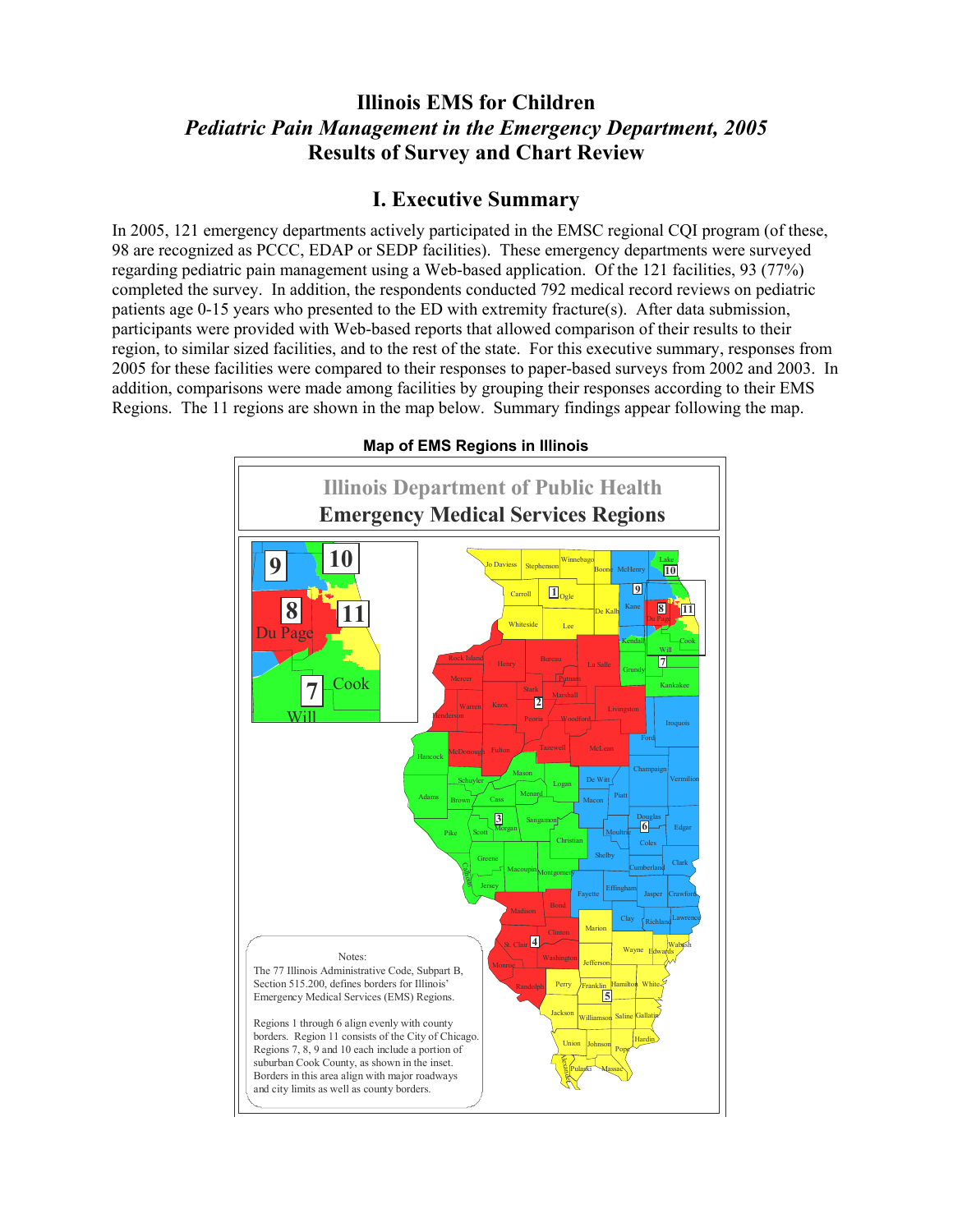### **Pain Scale Use**

- 95% of emergency departments use the Wong-Baker Faces pain scale, an increase from 87% in 2002.
- To assess pain in infants, 75% use the Faces, Legs, Activity, Cry, Consolability (FLACC) scale, which was a statistically significant increase from 34% in 2002 and 51% in 2003 (Figure 1).



**Figure 1. Use of FLACC Scale by Year of Survey** 

#### **Resources**

- <sup>46%</sup> of emergency departments have an identified pain resource expert within their institution, with 60% of these hospitals having access to this person 24 hours/day. The availability of a pain resource expert within the facility differed significantly by EMS region. For downstate regions (combining regions 2, 3, 4, 5, and 6), 26% of emergency departments identified a pain resource expert within their institution. For the remaining regions in the state (combining regions 1, 7, 8, 9, 10, and 11), 63% identified a pain resource expert. NOTE: A pain resource expert is defined as a healthcare professional with advanced training in pain management whom is available for consultation.
- 27% have standing orders for pediatric pain management, which is a statistically significant increase from 9% in 2002.

#### **Practices**

 47% of emergency departments offer an analgesic to every pediatric patient who is in "moderate to severe pain". The primary reason identified for not offering an analgesic to these patients during their ED stay was physician discretion/reluctance. In addition, the offering of an analgesic differed significantly when comparing findings by EMS region. For Chicago and its collar counties (combining regions 7, 8, 9, 10, and 11), 65% of emergency departments offered an analgesic to every pediatric patient in moderate to severe pain. Elsewhere in the state (combining regions 1, 2, 3, 4, 5, and 6), 32% of emergency departments offered an analgesic.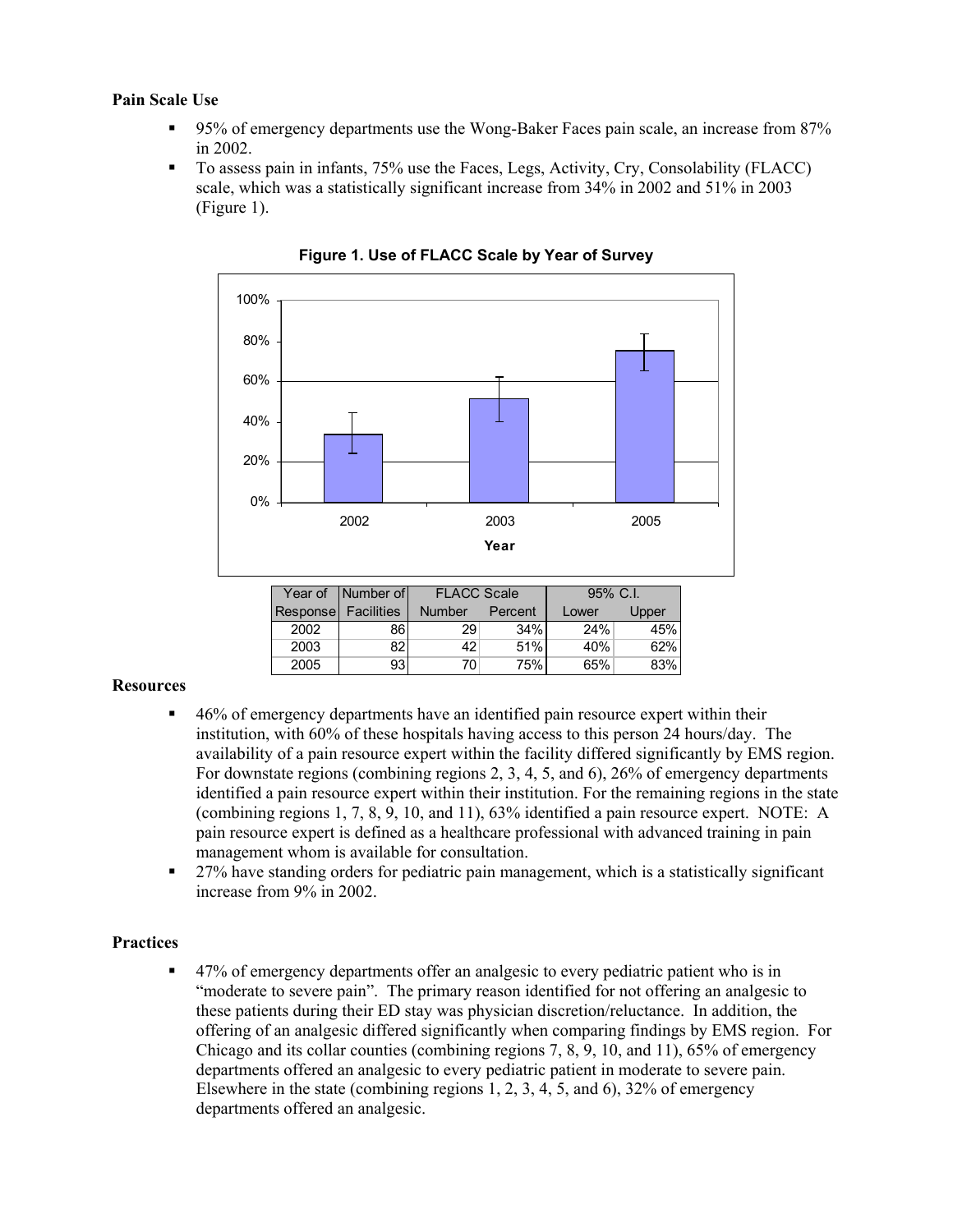84% of emergency departments include a specific parameter on their ED chart for documenting pain in pediatric patients, a statistically significant increase from 46% in 2002.

## **Analgesics Offered**

- The primary analgesics offered to pediatric patients in the ED were identified as
	- Acetaminophen (offered in over 94% of EDs to all age groups from 0-15 years old)
	- Ibuprofen (offered in over 95% of EDs to patients aged 2-5 years old and 6-15 years old)
	- Codeine with Acetaminophen (offered in 84% of EDs to 2-5 year olds and in 88% of facilities to 6-15 year olds)
- The percentage of emergency departments offering Morphine as an IV bolus increased for all age groups between 2002 and 2005 as follows:
	- From 22% in 2002 to 31% in 2005 for 0-1 year olds
	- From 40% in 2002 to  $65\%$  in 2005 for 2-5 year olds
	- From 60% in 2002 to 81% in 2005 for 6-15 year olds
- Current literature indicates that Meperidine (Demerol) is not recommended for use in children due to the potential for seizures, and the offer of this medication decreased for all age groups between 2002 and 2005 (Figure 2).
	- For 0-1 year olds, the percentage decreased from  $14\%$  in 2002 to  $6\%$  in 2005
	- For the 2-5 year olds, the percentage decreased from 43% in 2002 to 18% in 2005
	- For the 6-15 year olds, there was a statistically significant decrease from 65% in 2002 to 26% in 2005.

On a related note, differences were found in the offering of Meperidine by region. For downstate facilities (combining regions 2, 3, 4, 5, and 6), 29% of participating EDs offered Meperidine for 2-5 year olds and 41% for 6-15 year olds. For the rest of the state (combining regions 1, 7, 8, 9, 10, and 11), 10% offered Meperidine for 2-5 year olds and 13% for 6-15 year olds.



**Figure 2. Meperidine IM or IV Offered by Patient Age and Year of Survey**